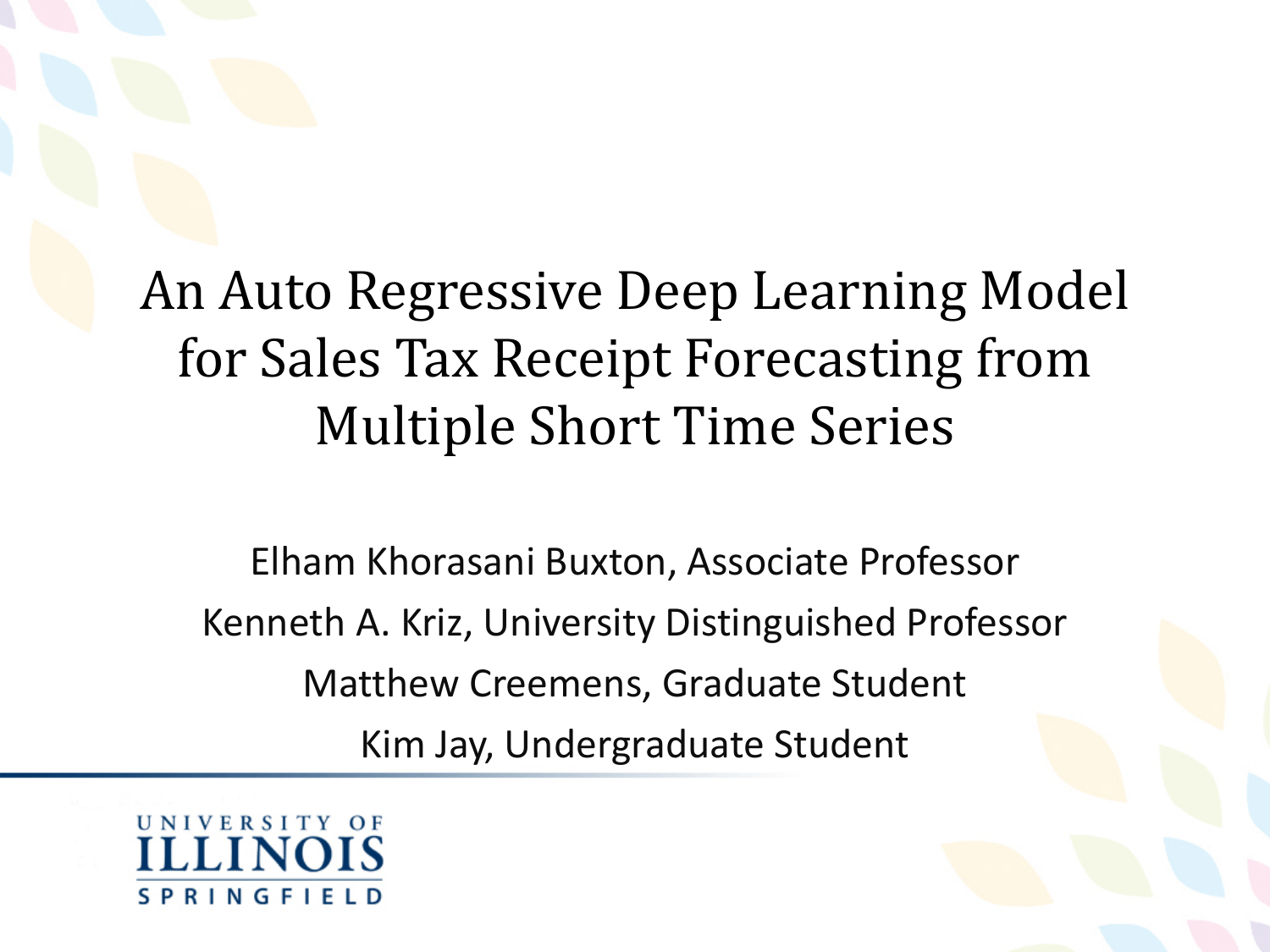## Background

- How to forecast sales tax receipts?
- "State lacks a good forecasting model" Revenue Manager, Commission on Government Forecasting and Budgetary Accountability
- **Usual suspects** 
	- Naïve models
	- Regression-based models
	- System models
- **Issues** 
	- Volatility
	- Seasonality
	- Structural breaks/Instability



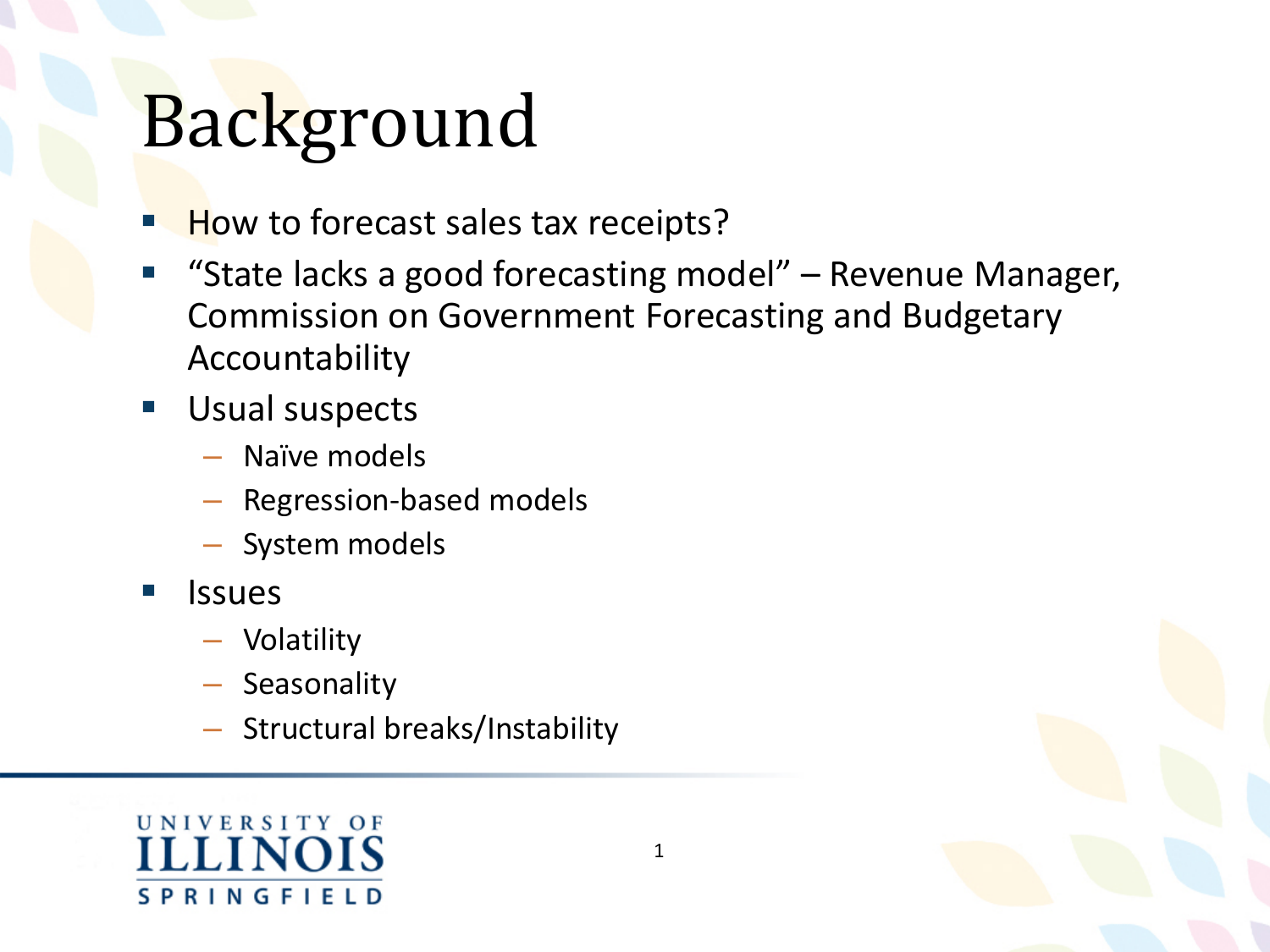## (Relatively) New Approach: Deep Learning Methods

- Part of the "unsupervised machine learning" category of models
- Foundation are multi-layer perceptron models a type of artificial neural network



Fig. 1. Architecture of an MLP (on the right) and the functionality of a hidden neuron (on the left)

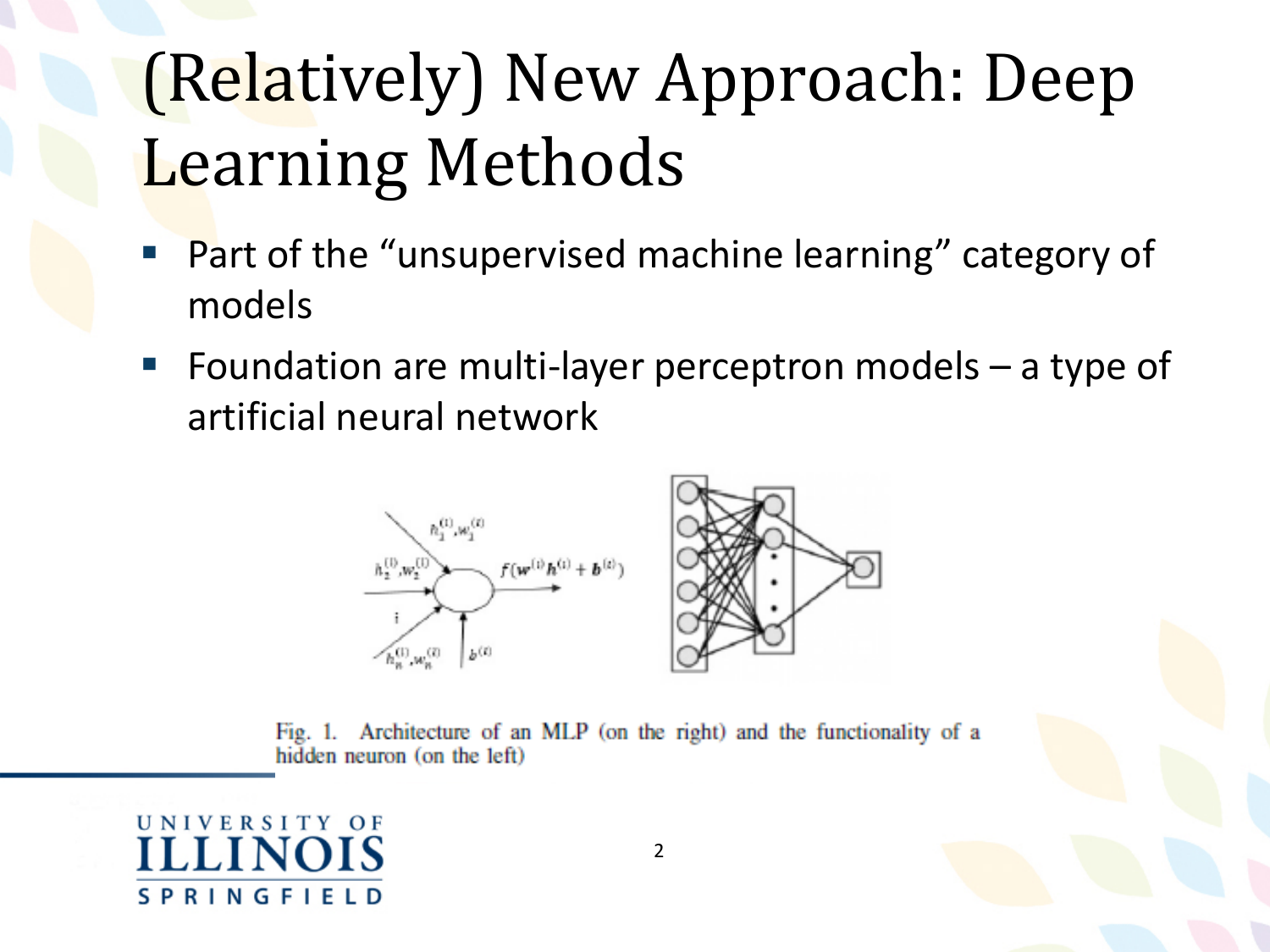# Long-Short Term Memory Model

- A type of recurrent neural network, appropriate for timeseries data
- Makes the weight at time *t* a function of inputs at time *t* and prediction at *t-1*
- Includes a **forget gate** and an **update gate**

**UNIVERSITY** 

**SPRINGFIELD** 



Fig. 2. An LSTM cell and its internal gating structure [15]

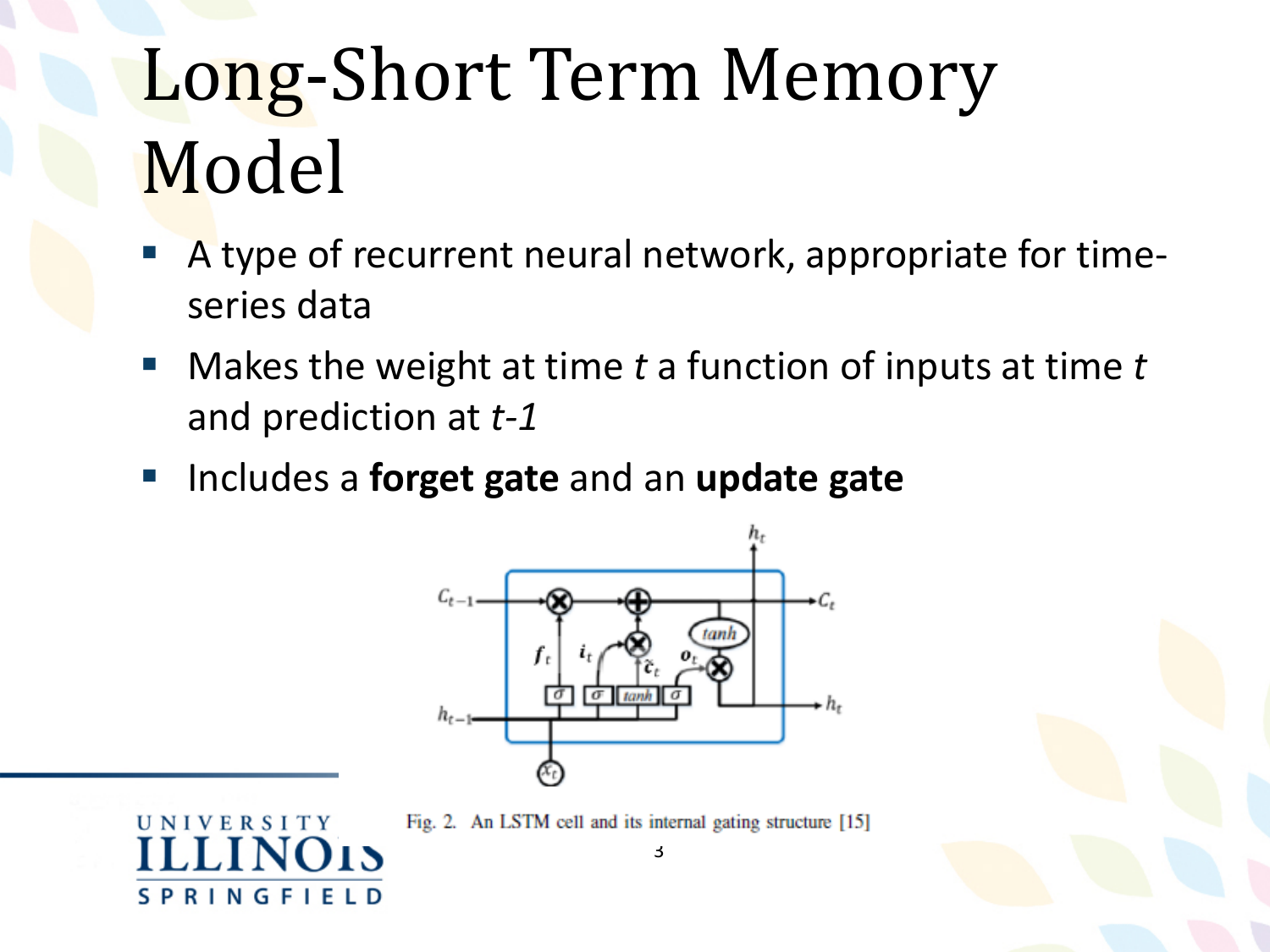# Data and Methodology

- Quarterly sales tax receipts by SIC industries, 1999-2018
	- $-$  T=77, n=10
	- Data is detrended and seasonally adjusted
- Compared forecast accuracy using MAPE
	- MLP
	- LSTM
	- ARIMA
- Walk-forward cross-validation

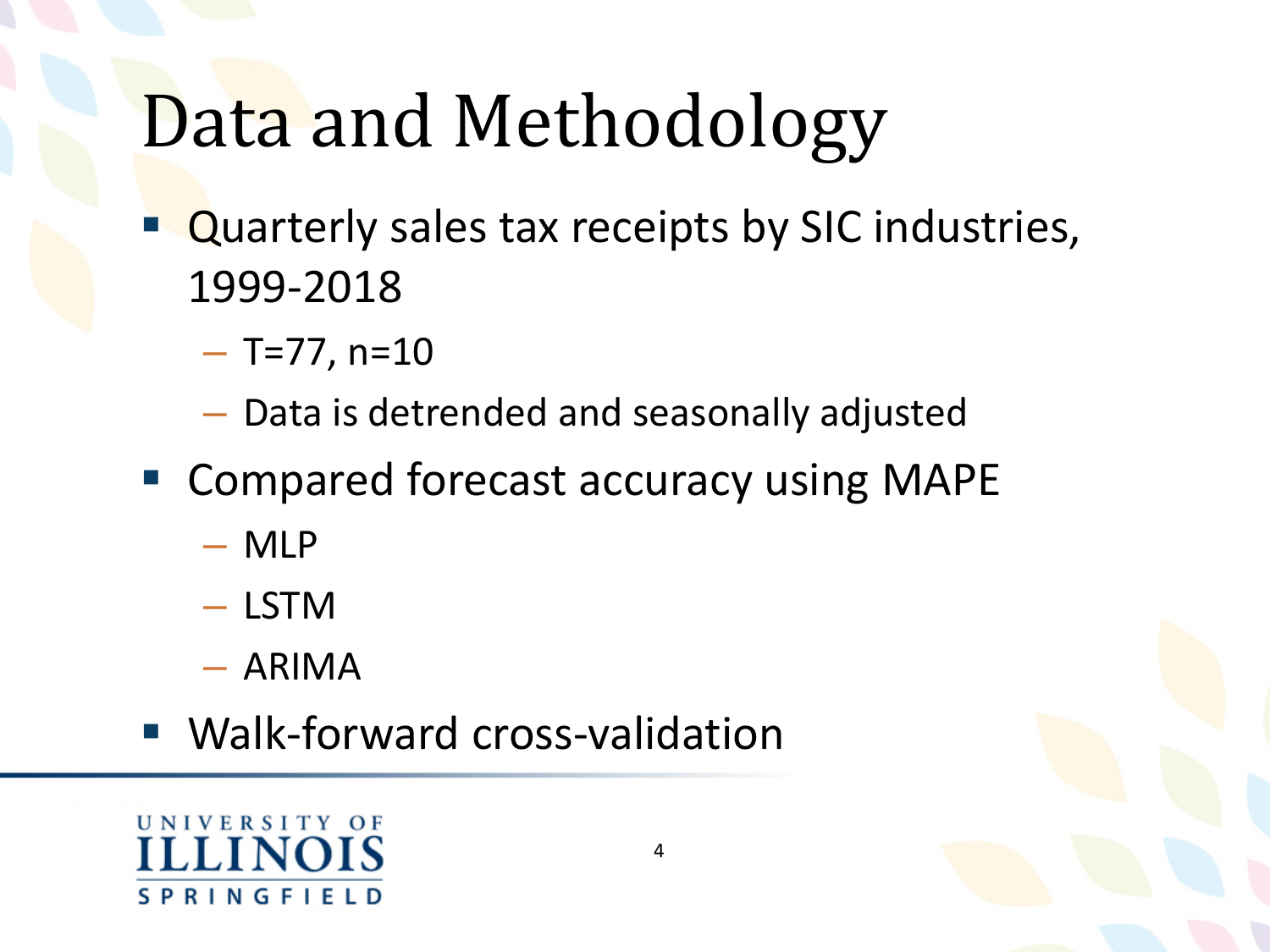### Time Series

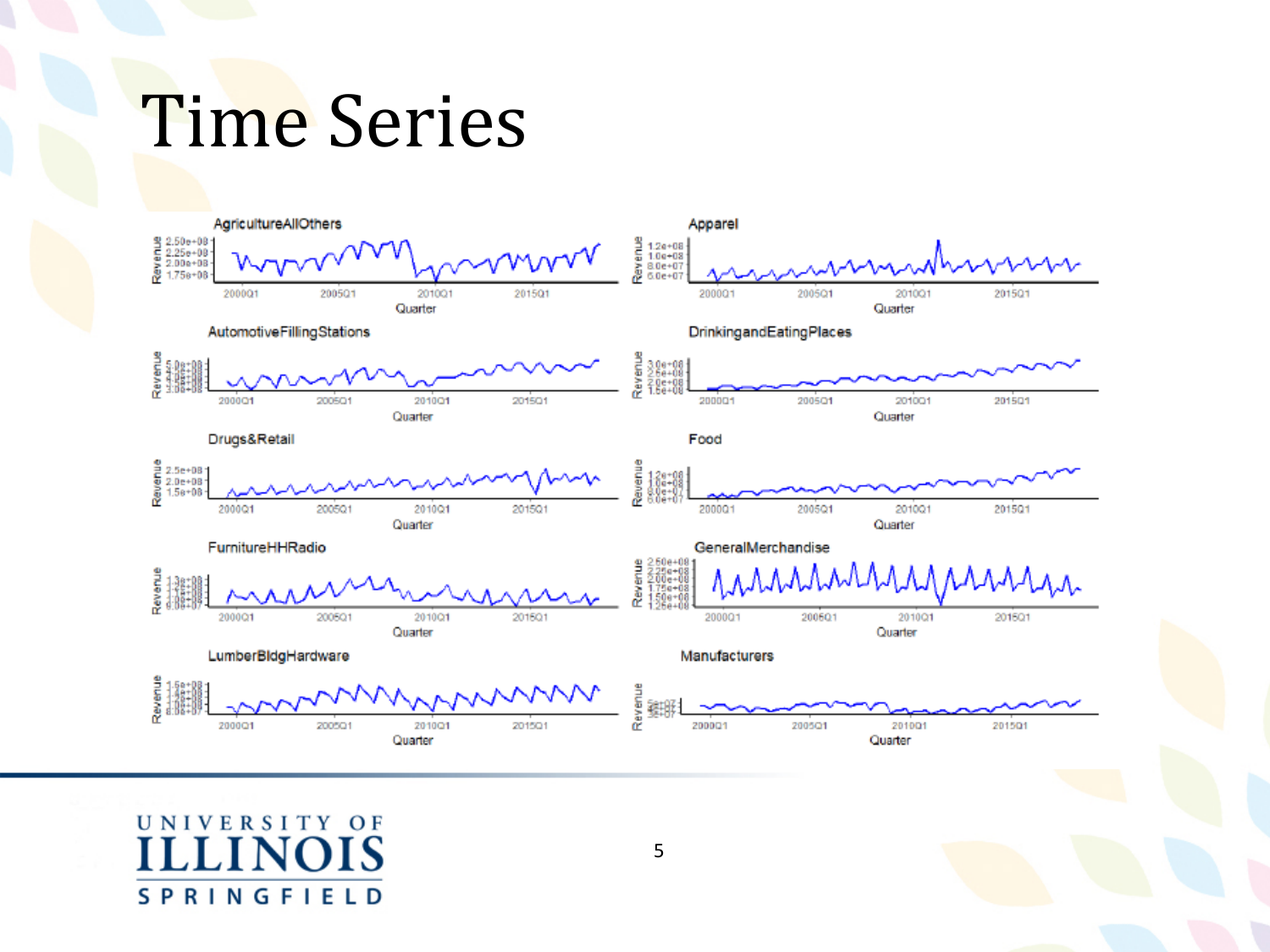### Results

**TABLE I** COMPARISON OF THE ROLLING CROSS VALIDATION MAPE OF THE MLP AND LSTM MODELS VERSUS THE ARIMA MODEL FOR FORECASTING **ILLINOIS SALE TAX RECEIPTS** 

|       | <b>A</b> griculture<br><b>AllOthers</b> | Apparel | <b>Automotive</b><br>Filling<br><b>Stations</b> | Drinking<br>œ<br><b>Eating</b><br>Places | Drugs<br>Retail | Food | Furniture<br><b>HHRadio</b> | General<br>Merchan-<br>dise | Lumber<br>Bldg<br>&<br>Hard-<br>ware | <b>Manufacturers</b> | Mean<br>across<br>all cate-<br>gories |
|-------|-----------------------------------------|---------|-------------------------------------------------|------------------------------------------|-----------------|------|-----------------------------|-----------------------------|--------------------------------------|----------------------|---------------------------------------|
| MLP   |                                         |         |                                                 | U.S                                      | 11.48           | 3.36 |                             | 2.89                        | 3.07                                 |                      | 5.65                                  |
| LSTM  | <i>i</i> .16                            | 4.16    | 4.44                                            | 1.47                                     | 10.69           | 3.91 | 3.04                        | 5.34                        | 4.0                                  | 6.80                 | 4.80                                  |
| ARIMA | المعادلين                               | .39     | 3.34                                            | 3.87                                     | 9.87            | 8.03 | 5.06                        | 9.56                        | 6.85                                 | 3.91                 | 6.33                                  |

**TABLE II** THE VARIATIONS OF MAPE FOR THE GLOBAL MLP AND LSTM MODELS ACROSS 50 RUNS

|            |     | <b>Agriculture</b><br><b>AllOthers</b> | Apparel     | Automotive<br>& Filling<br><b>Stations</b> | <b>Drinking</b><br>&<br>Eating<br>Places | Drugs<br>&<br>Retail | Food     | <b>Furniture</b><br>&<br><b>HHRadio</b> | <b>General</b><br>Merchan-<br>dise | Lumber<br>Bldg<br>&<br>Hard-<br>ware | <b>Manufacturers</b> |
|------------|-----|----------------------------------------|-------------|--------------------------------------------|------------------------------------------|----------------------|----------|-----------------------------------------|------------------------------------|--------------------------------------|----------------------|
| <b>MLP</b> | std | 0.000427                               | 0.000290    | 0.000274                                   | 0.000102                                 | 0.000895             | 0.000269 | 0.000272                                | 0.000335                           | 0.000268                             | 0.000488             |
|            | mın | 2.95                                   |             | 2.49                                       | 0.57                                     | 11.31                | 3.29     | 2.67                                    | 2.80                               | 3.02                                 | 3.67                 |
|            | 25% | 3.04                                   |             | 2.53                                       | 0.58                                     | 11.43                | 3.34     | 2.70                                    | 2.86                               | 3.05                                 | 3.73                 |
|            | 75% | 3.10                                   | 2.81        | 2.56                                       | 0.59                                     | 11.53                | 3.38     | 2.74                                    | 2.90                               | 3.08                                 | 3.80                 |
|            | max | 3.20                                   | 2.84        | 2.60                                       | 0.61                                     |                      | 3.41     | 2.78                                    | 2.98                               | 3.13                                 | 3.9                  |
| LSTM       | std | 0.005868                               | 0.007879    | 0.009602                                   | 0.00217                                  | 0.011593             | 0.005424 | 0.004981                                | 0.008250                           | 0.004191                             | 0.004191             |
|            | mın | 3.09                                   | 2.97        | 3.09                                       | 1.02                                     | 8.83                 | 2.88     |                                         | 3.41                               | 3.05                                 | 5.55                 |
|            | 25% | 3.75                                   | 3.49        | 3.69                                       | 1.32                                     | 9.80                 | 3.60     | 2.67                                    | 4.90                               | 3.79                                 | 6.31                 |
|            | 75% | 4.64                                   | 4.72        | 4.88                                       | 1.56                                     | 11.25                | 4.32     | 3.36                                    | 5.89                               | 4.29                                 | 7.23                 |
|            | max | 5.17                                   | <b>J.69</b> | 6.89                                       | 2.13                                     | 13.31                | 5.16     | 4.06                                    | 6.60                               | 4.72                                 | 8.21                 |

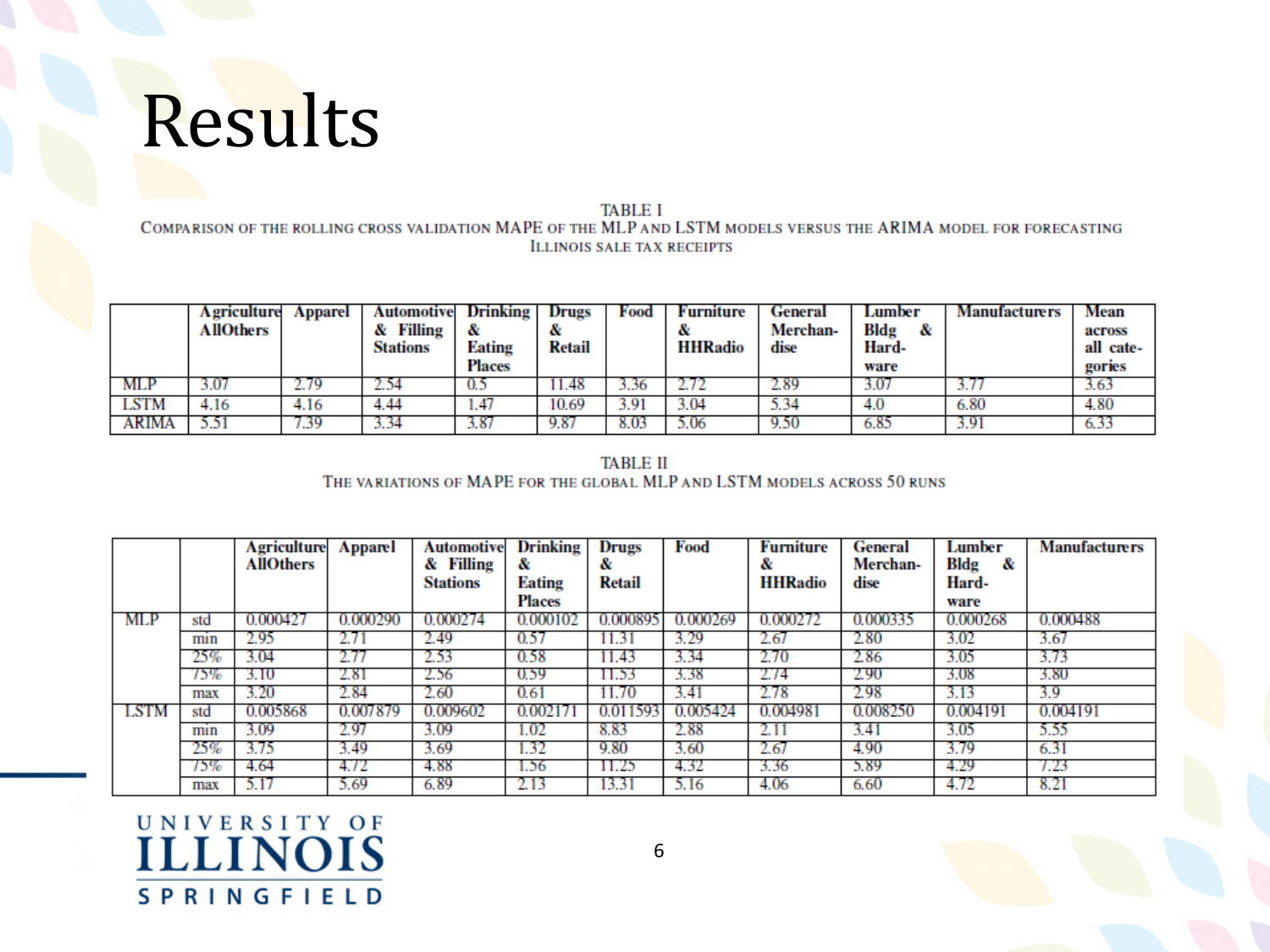## Next Steps

- 4-period ahead forecasts
- **Include regional effects**
- Use other types of recurrent neural networks



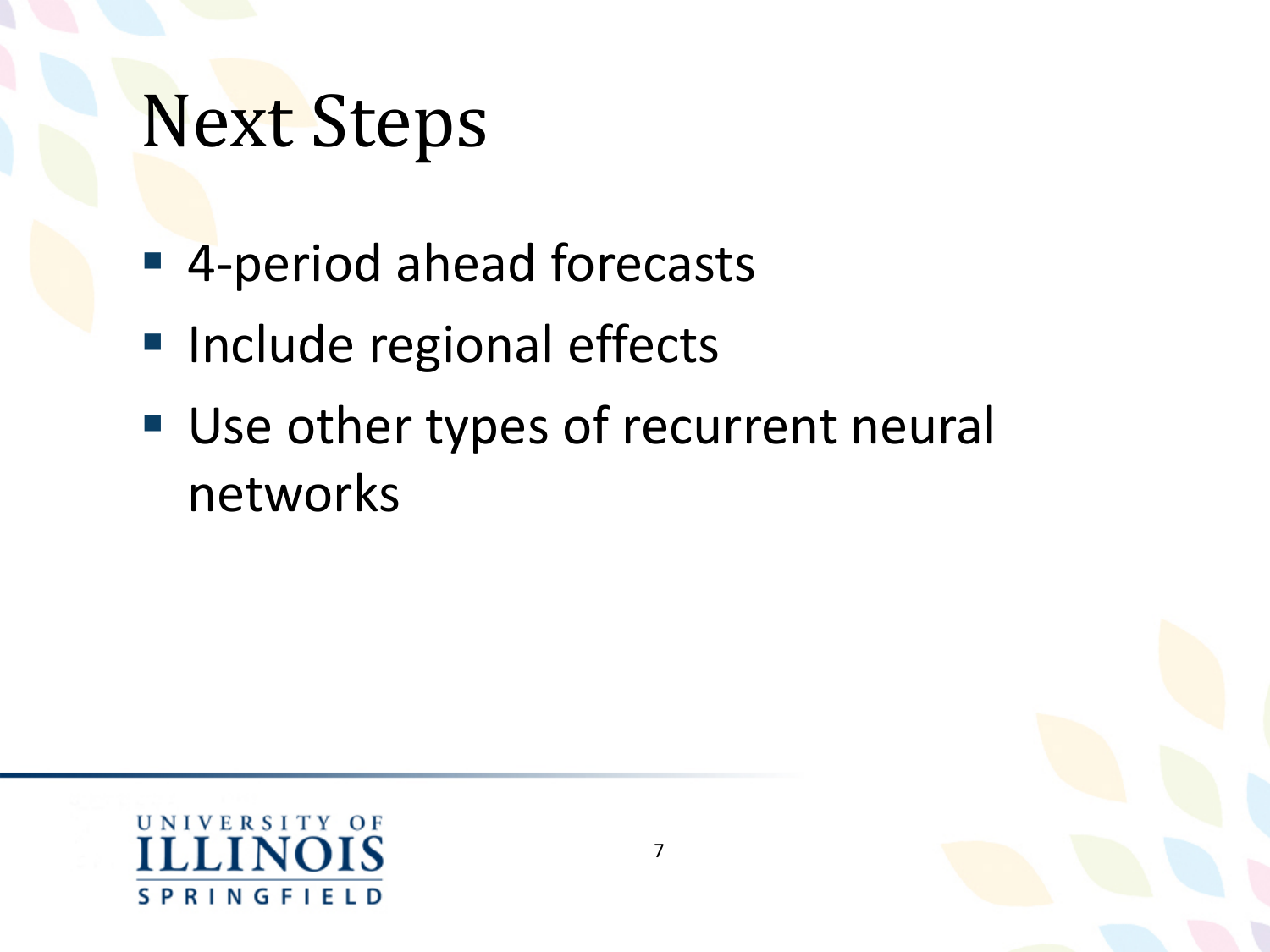

#### **SUPPLEMENTAL SLIDES**